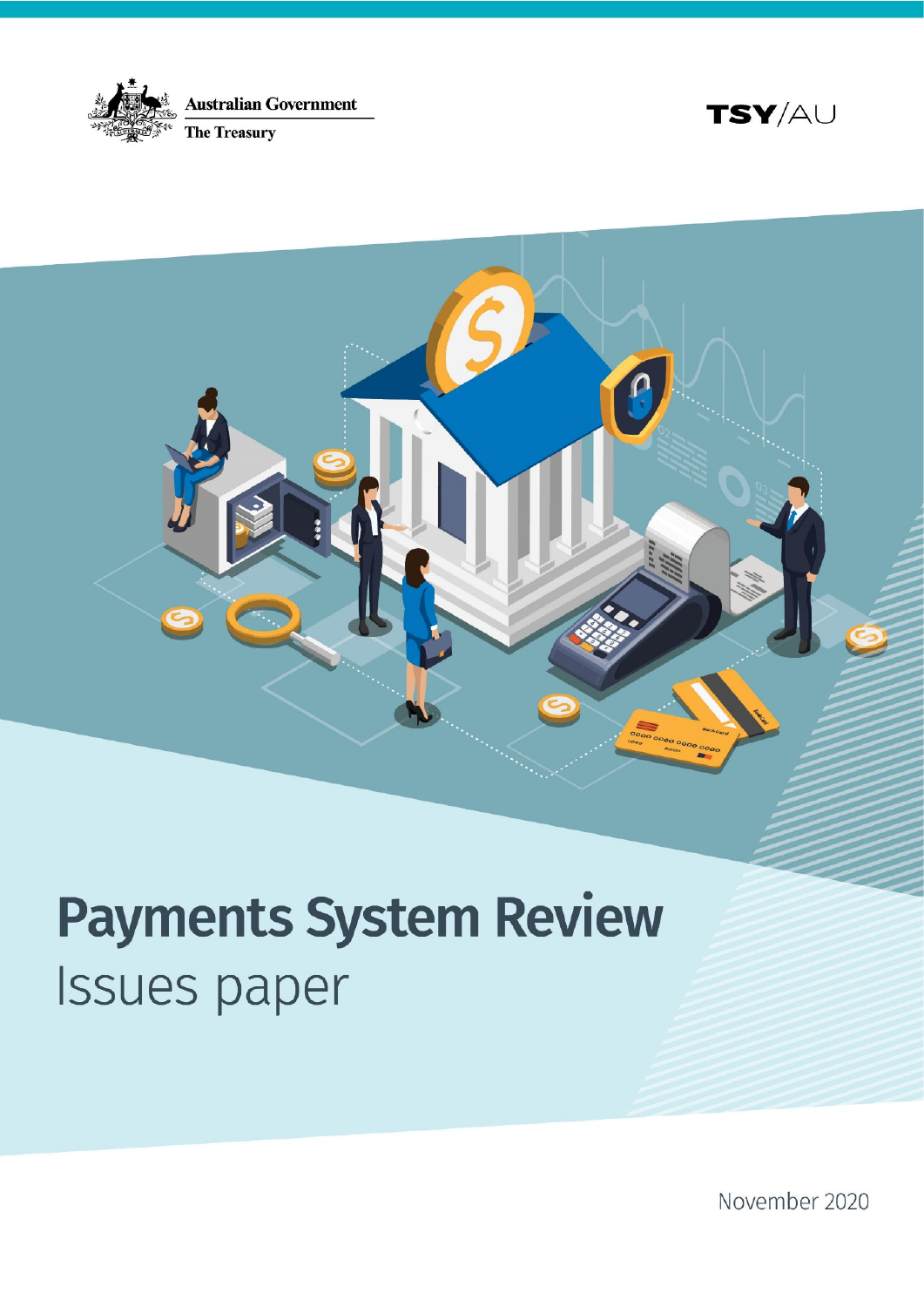#### © Commonwealth of Australia 2020

This publication is available for your use under a [Creative Commons Attribution 3.0 Australia](http://creativecommons.org/licenses/by/3.0/au/deed.en) licence, with the exception of the Commonwealth Coat of Arms, the Treasury logo, photographs, images, signatures and where otherwise stated. The full licence terms are available from [http://creativecommons.org/licenses/by/3.0/au/legalcode.](http://creativecommons.org/licenses/by/3.0/au/legalcode)



Use of Treasury material under a [Creative Commons Attribution 3.0 Australia](http://creativecommons.org/licenses/by/3.0/au/deed.en) licence requires you to attribute the work (but not in any way that suggests that the Treasury endorses you or your use of the work).

*Treasury material used 'as supplied'.*

Provided you have not modified or transformed Treasury material in any way including, for example, by changing the Treasury text; calculating percentage changes; graphing or charting data; or deriving new statistics from published Treasury statistics — then Treasury prefers the following attribution:

*Source: The Australian Government the Treasury.*

#### **Derivative material**

If you have modified or transformed Treasury material, or derived new material from those of the Treasury in any way, then Treasury prefers the following attribution:

*Based on The Australian Government the Treasury data*.

#### **Use of the Coat of Arms**

The terms under which the Coat of Arms can be used are set out on the Department of the Prime Minister and Cabinet website (se[e www.pmc.gov.au/government/commonwealth-coat-arms](http://www.pmc.gov.au/government/commonwealth-coat-arm)).

#### **Other uses**

Enquiries regarding this licence and any other use of this document are welcome at:

Manager Media and Speeches Unit The Treasury Langton Crescent Parkes ACT 2600 Email: [media@treasury.gov.au](mailto:media@treasury.gov.au)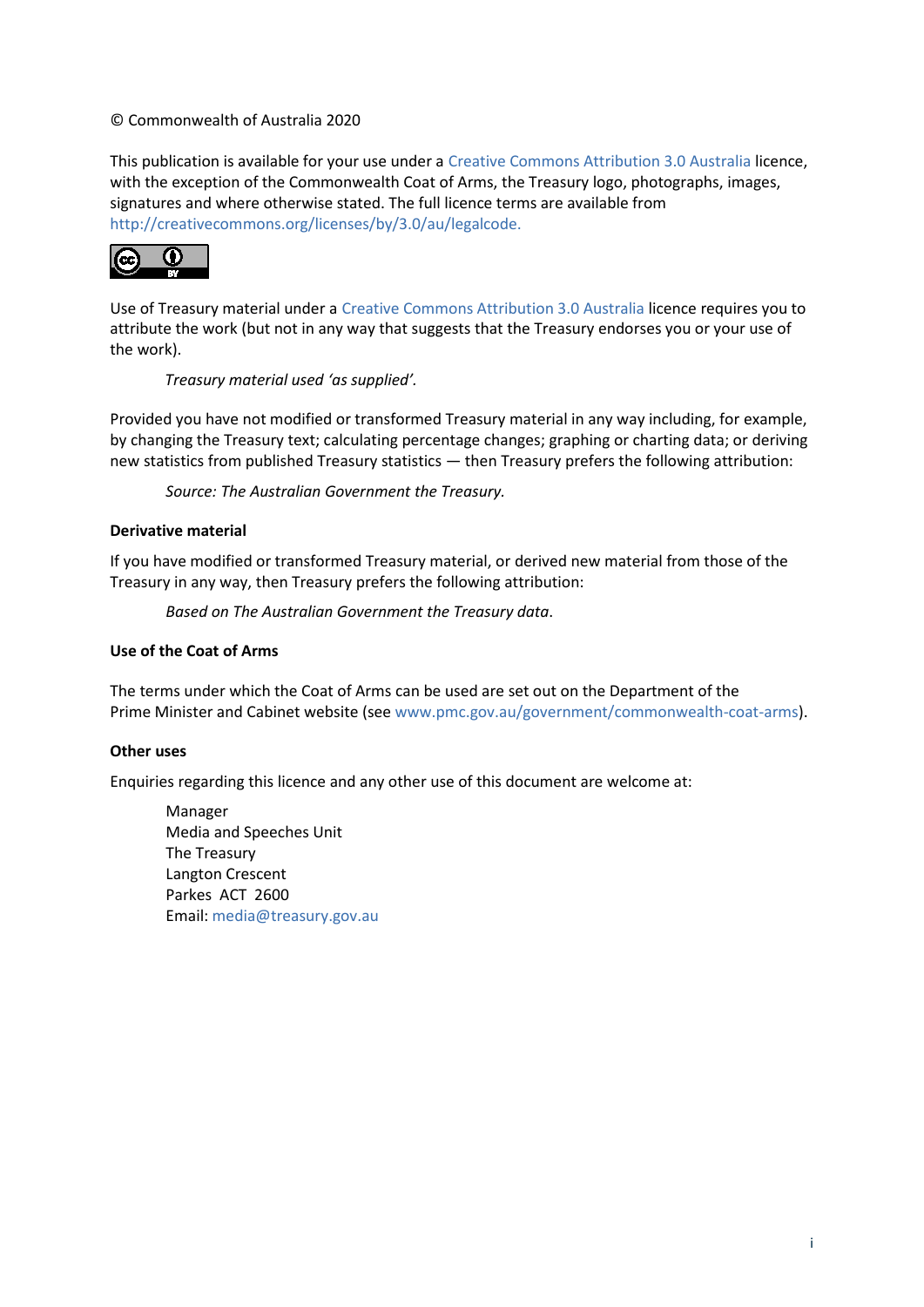# Contents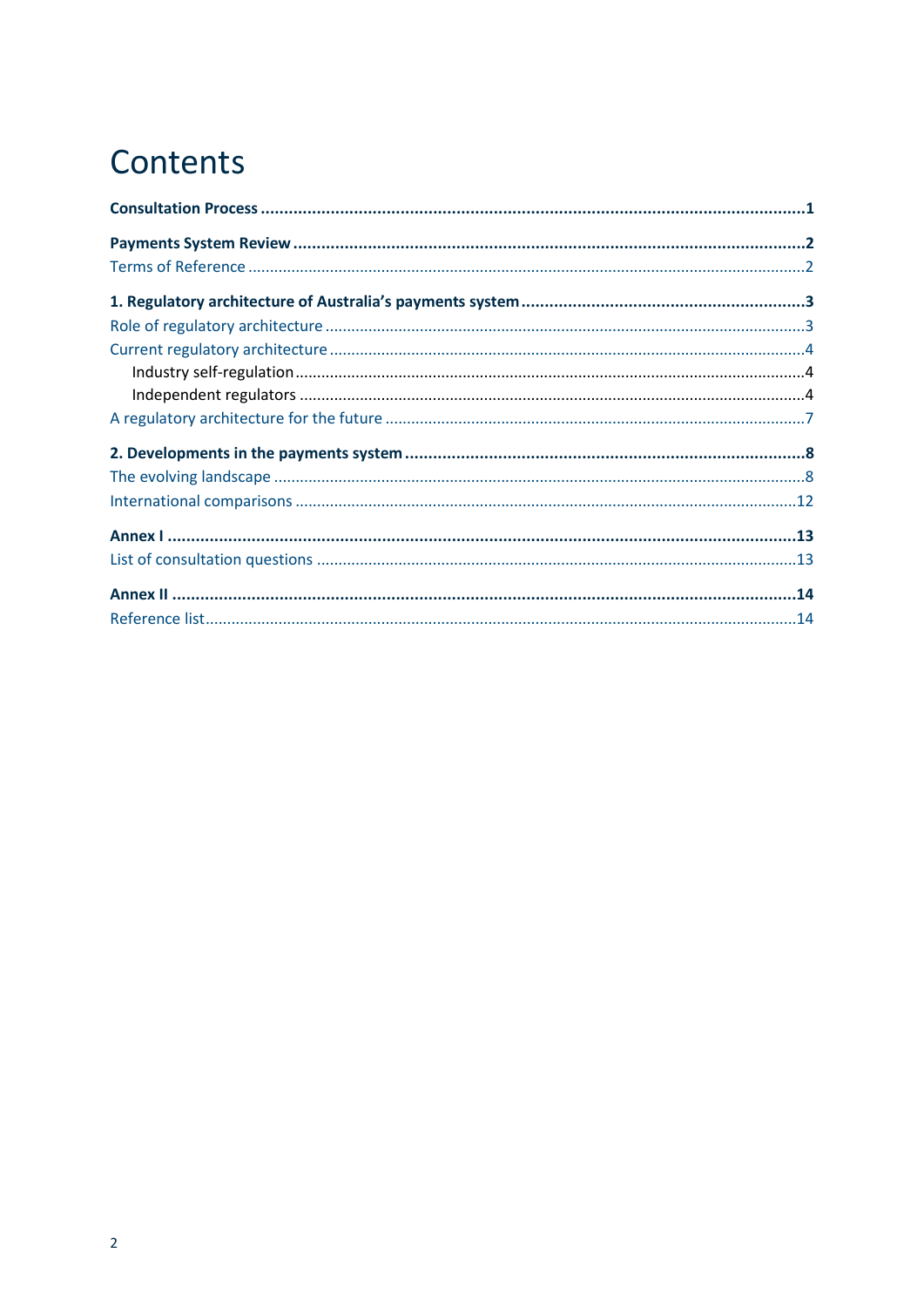# <span id="page-3-0"></span>Consultation Process

#### Request for feedback and comments

Interested parties are invited to comment on the issues raised in this paper by 31 December 2020.

While submissions may be lodged electronically or by post, electronic lodgement is preferred. For accessibility reasons, please submit responses sent via email in a Word or RTF format. An additional PDF version may also be submitted.

#### Publication of submissions and confidentiality

All information (including name and address details) contained in formal submissions will be made available to the public on the Australian Treasury website, unless you indicate that you would like all or part of your submission to remain confidential. Automatically generated confidentiality statements in emails do not suffice for this purpose. Respondents who would like part of their submission to remain confidential should provide this information marked as such in a separate attachment.

Legal requirements, such as those imposed by the *Freedom of Information Act 1982*, may affect the confidentiality of your submission.

#### Further consultation process during the Review

The Payments System Review will consult broadly with representatives from industry, consumer and other interested parties in developing a final report containing recommendations. This may involve conducting targeted roundtables with interested stakeholders on specific issues where the review requires more information or to seek further views.

#### Closing date for submissions: 31 December 2020

| Email     | Payments Review@treasury.gov.au                                                                                        |
|-----------|------------------------------------------------------------------------------------------------------------------------|
| Mail      | Secretariat<br>Payments System Review                                                                                  |
| Enquiries | The Treasury<br>Langton Crescent<br>PARKES ACT 2600<br>Enquiries should be directed to Payments Review@treasury.gov.au |
|           | Media enquiries should be directed to medialiaison@treasury.gov.au<br>or +61 2 6263 2300.                              |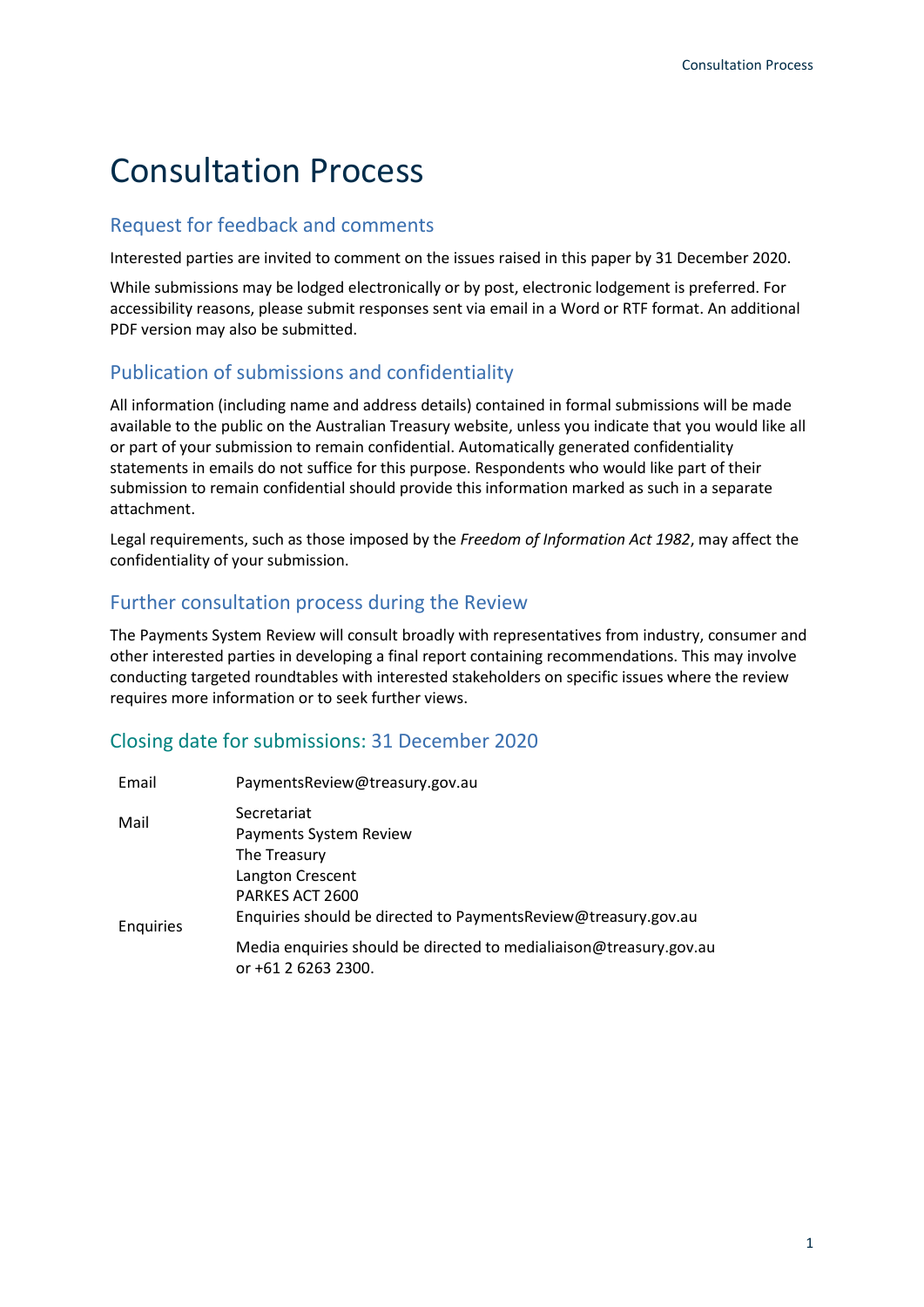# <span id="page-4-0"></span>Payments System Review

The Prime Minister, the Hon Scott Morrison MP and the Treasurer, the Hon Josh Frydenberg MP announced on 29 September 2020 the JobMaker Digital Business Plan, which included a suite of measures designed to accelerate Australia's recovery from the economic impacts of the COVID-19 pandemic.

A key element of this package includes reviewing the regulatory architecture of the Australian payments system to ensure it remains fit-for-purpose and is capable of supporting continued innovation for the benefit of consumers, businesses and the broader economy.

On 21 October 2020 the Treasurer announced that Mr Scott Farrell would lead the review and provide a report to the Government by April 2021. This issues paper forms the first step in this review, and stakeholders are invited to consider the questions that are designed to address the issues as set out in the Terms of Reference.

## <span id="page-4-1"></span>Terms of Reference

The Government is committed to a modern payments system that meets the current and future needs of all Australians. Consistent with this, the Government is commissioning a review into the regulatory architecture of the payments system to ensure it is fit-for-purpose and responsive to advances in payments technology and changes in consumer demand.

This is particularly important now as the COVID-19 pandemic has seen consumer appetite for using different payment platforms accelerate, including a significant increase in demand for digital payments. Continued innovation of this key economic infrastructure will be central to lowering transaction costs, reducing the cost to doing business and supporting the economic recovery.

The regulatory architecture that applies to these new technologies, businesses and products have served us well, but have remained largely unchanged for over two decades. This review would look at the roles of industry self-regulation, regulators and the Government and consider the balance between promoting competition, innovation, efficiency, safety, resilience and stability of the system.

The review will assess:

- The current structure of the governance and regulation of the payments system to assess whether it is fit-for-purpose, including whether the regulatory framework adequately accommodates new and innovative systems and the effectiveness of the current structure in implementing government policy;
- How to create more productivity-enhancing innovation and competition in the payments system, including in relation to the pace and manner in which the New Payments Platform is being rolled out and enhanced by industry;
- Ways to improve the understanding of businesses and consumers of alternative payment methods;
- Whether government payment systems, including payments to citizens, are agile and can take advantage of new payments functionality, to enhance service delivery; and
- Global trends and how Australia should respond to these trends to ensure that it continues to remain internationally competitive.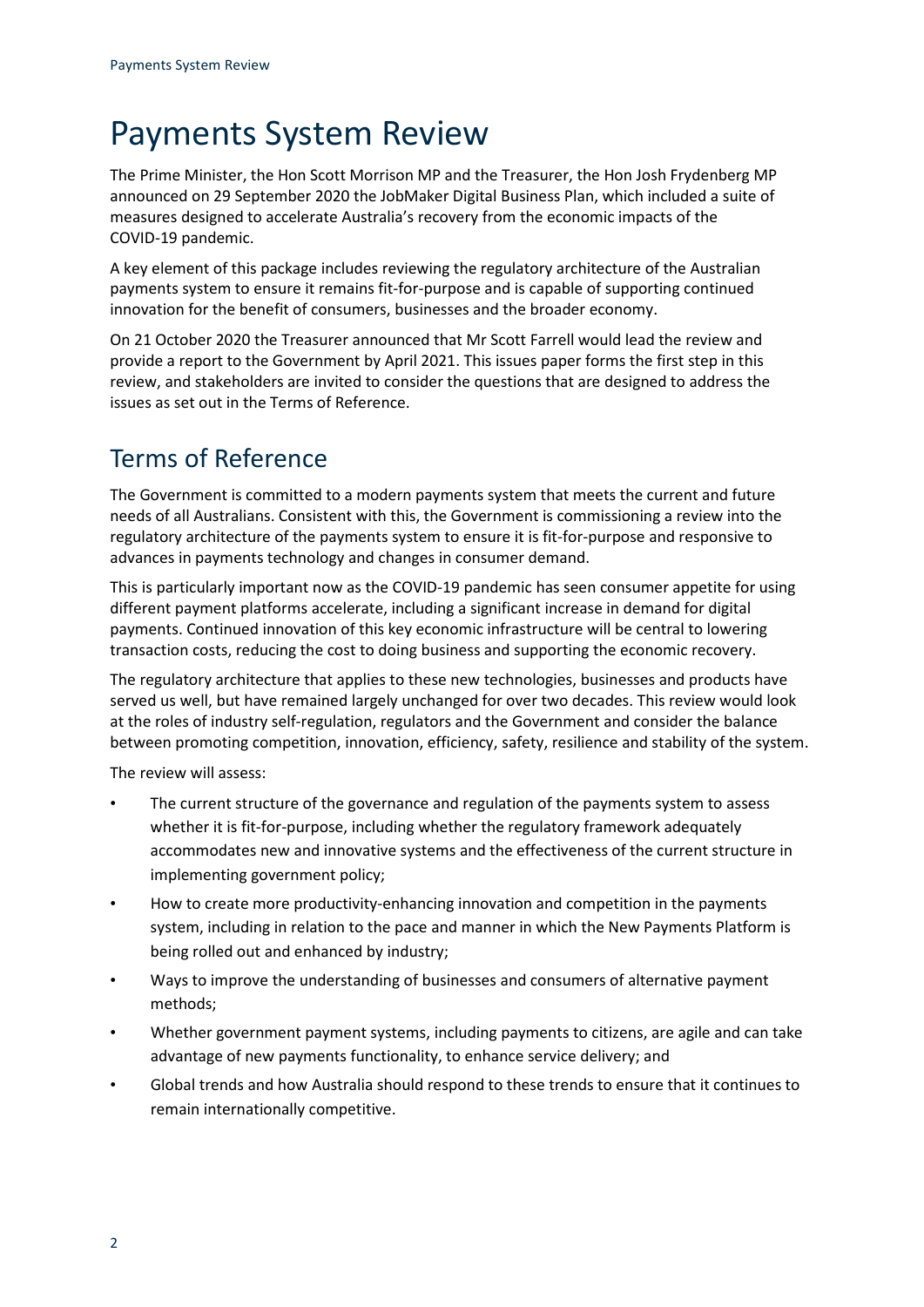# <span id="page-5-0"></span>1. Regulatory architecture of Australia's payments system

The 'payments system' refers to the collection of laws, regulations, protocols and infrastructure that governs and administers the way that payments in all forms are sent and received. $1$  All of us depend on the payments system to send and receive money, purchase goods and services, and engage in a wide range of activities with family, friends and the community at large.

Developments in technology and broader structural changes to the economy are driving new forms of payments that better serve the needs of end-users – whether they are consumers, businesses, governments, or community groups. Australia's regulatory architecture should encourage and foster innovative developments while minimising the risks that arise from these changes.

This issues paper poses questions around how Australia's regulatory architecture can best serve end-users by creating a framework that encourages competition and innovation, ensuring payments can be made in an efficient, low-cost and secure manner without compromising the stability of the system.

This review will give consideration to the findings and evidence provided to other recent reviews that impact on the payments system. Specifically, the review acknowledges the Senate Select Committee's interim report on Financial Technology and Regulatory Technology; the Australian Payments Council Review of the Australian Payments Plan; the Productivity Commission's Inquiry Report into Competition in the Australian Financial System; the Reserve Bank of Australia and the Australian Competition and Consumer Commission's Conclusions Paper into the New Payments Platform Functionality and Access; the Review into Open Banking in Australia; the Inquiry into Future Directions for the Consumer Data Right; the Council of Financial Regulators' Review of the Regulation of Stored-value Facilities; and the evidence provided to the Treasury in its discussion paper on Initial Coin Offerings.

This review also acknowledges the concurrent review underway by the Reserve Bank of Australia's (RBA's) Review of Retail Payments Regulation. While the two reviews relate to the payments system, there is expected to be minimal overlap between the two insofar as the focus of this review is on the regulatory architecture of the payments system as a whole and not specific regulatory policy settings in place for the retail payment systems.

## <span id="page-5-1"></span>Role of regulatory architecture

l

The payments system forms a central piece of Australia's economy as a key facilitator of transactions between all end-users, which includes consumers, businesses, governments and community groups.

Given the centrality of this role, the regulatory architecture should be structured to ensure the payments system best serves its end-users while boosting the productivity and efficiency of the economy as a whole.

To meet these objectives, the regulatory architecture must incentivise and encourage the development of secure payments technology that enhances user experiences, supports businesses through lower costs and empowers consumers with greater choice. A forward-looking regulatory

<span id="page-5-2"></span><sup>1</sup> The focus of this review is on the payments system in the broadest sense and as outlined. It should not be confused with individual 'payment systems' or networks as prescribed or designated by the Reserve Bank of Australia.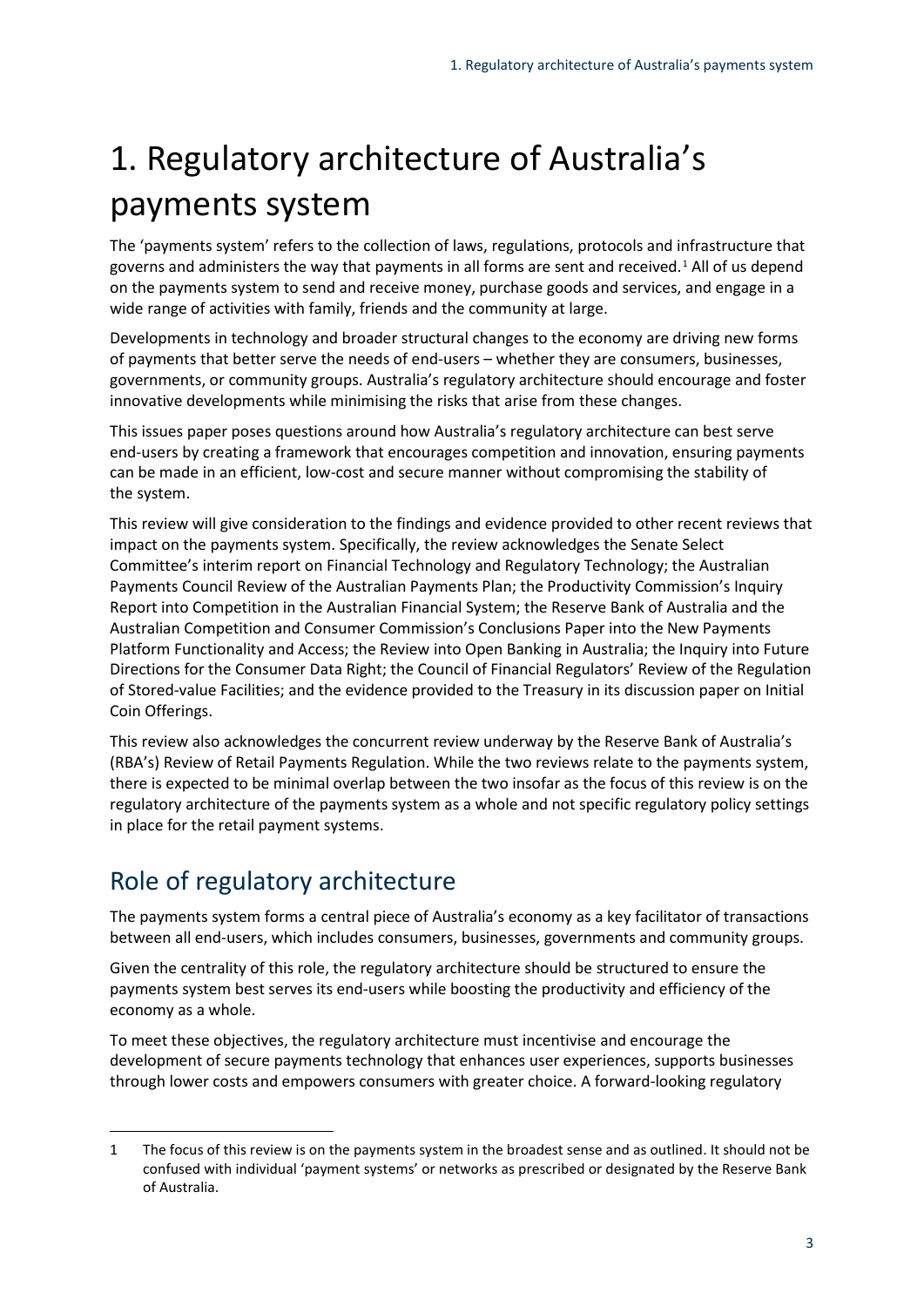environment is essential to preserve and enhance our world-class payments system so that it continues to benefit all Australians.

The following sections will review the current regulatory architecture and pose questions on the extent to which the structure is best placed to meet future challenges and deliver for all users.

### <span id="page-6-0"></span>Current regulatory architecture

The payments system is regulated by a range of self-regulatory bodies, independent regulators and the federal government, and each interacts closely to achieve broader system objectives.

At its core, the payments system operates with the presumption of self-regulation, with oversight from independent regulators with differing mandates and responsibilities.[2](#page-6-3) The regulatory architecture was designed to ensure the system worked in the public interest by promoting efficiency and competition, while ensuring stability.

Given the passage of time and changes to the payments landscape, it is important to reflect on whether this structure and the mandates of individual regulatory bodies continues to deliver optimal outcomes for end-users. In the remainder of this section we further discuss the roles of industry regulation, regulators and the federal government.

#### <span id="page-6-1"></span>Industry self-regulation

The payment networks in Australia were developed over time by significant private sector investment (mainly by the major banks and large retailers) who own and run the infrastructure required to administer them.[3](#page-6-4) These interdependent networks require considerable co-operation between competitors to develop shared protocols for initiating, clearing and settling payments, to respond to new developments and resolve issues.

The main self-regulatory institution currently in the payments system is the Australian Payments Network (AusPayNet; formerly the Australian Payments Clearing Association), which is an industry association. The Board of AusPayNet includes representatives from the major banks, the RBA and large payment intermediaries. Members include a range of direct and indirect payments system participants, such as banks and credit unions, large supermarket retailers (as acquirers in the system), card schemes, and other payment service providers.

#### <span id="page-6-2"></span>Independent regulators

The current structure of independent regulators has remained largely the same since the 1997 Financial System Inquiry, with a functional split between the regulators. Each regulator has its own mandate as set out in legislation.

#### Reserve Bank of Australia

The RBA is Australia's primary payments system regulator, with broad powers to impose access regimes and set standards for participants within designated payments systems. The RBA plays a number of roles in the payments system, as a regulator, infrastructure provider, provider of banking services to the federal government, and issuer of Australia's banknotes.

<span id="page-6-3"></span><sup>2</sup> The current regulatory architecture was largely shaped in the late 1990s following the 1997 Financial System Inquiry.

<span id="page-6-4"></span><sup>3</sup> These networks consist of domestic infrastructure such as BPAY, eftpos, the NPP and a variety of back-end structures such as the Bulk Electronic Clearing System, and the Issuers and Acquirers Community administered by AusPayNet.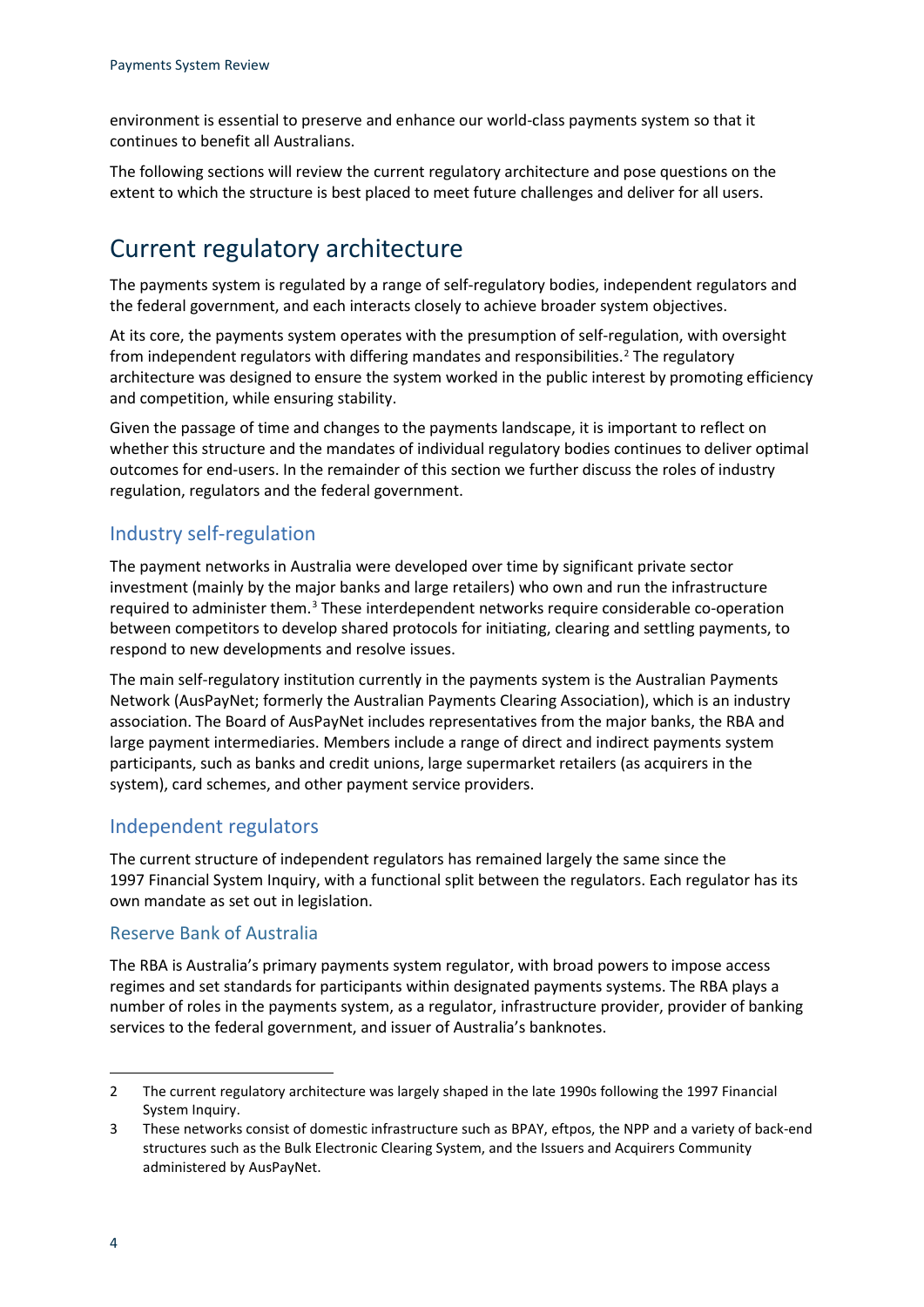As an infrastructure provider, the RBA operates the system that provides for real-time gross settlement of high-value payments between financial institutions, and operates the Fast Settlement Service to settle payments in the New Payments Platform (NPP).

The Payments System Board (PSB) has powers to determine the RBA's payments system policy, with its functions set out in the *Reserve Bank Act 1959* (Cth).[4](#page-7-0) The PSB is a separate board within the RBA and has a mandate to ensure that it promotes efficiency and competition in the market for payment services, consistent with the overall stability of the financial system. It is comprised of up to eight members, including two members from the RBA (including the Governor), a member from the Australian Prudential Regulation Authority (APRA) and up to five others selected by the Treasurer.

Consistent with the intent of the *Payment Systems (Regulation) Act 1998* (Cth) (PSRA), the PSB pursues its mandate through a co-regulatory approach.<sup>[5](#page-7-1)</sup> This approach is aimed at ensuring industry continues to self-regulate where it is promoting efficiency, competition and stability, with the RBA intervening with regulations only when industry is unable or unwilling to undertake reforms that are necessary in the public interest. When the RBA decides to intervene, consistent with the PSRA, it consults widely, with both the payments industry and other stakeholders including consumers, businesses and government entities.

Consistent with the co-regulatory approach, the PSB consults with industry via the Australian Payments Council (APC). The APC is the strategic coordination body for the Australian payments industry, and directly engages with the PSB on setting and achieving strategic objectives. The APC members are senior executives from a range of payments organisations including banks, retailers and card schemes, AusPayNet and the RBA (in its role as provider of banking services to the government).

The RBA also convenes a Payments Consultation Group composed of representatives of end-users (consumers, merchants, businesses and government agencies), to ensure that the PSB is well informed of end-user needs and views in its policy work.

#### The Australian Competition and Consumer Commission

The Australian Competition and Consumer Commission's (ACCC's) role is to enforce compliance with the *Competition and Consumer Act 2010* (Cth) (CCA), including the competition provisions of the CCA with respect to payments. It does so in all instances, except where the RBA has designated and imposed a standard or access regime on the industry. Where such a standard or access regime is set, industry compliance with these rules cannot be challenged under the CCA.

The ACCC also considers applications for authorising arrangements in the payments system that could be contrary to competition law. This can include applications relating to the payments system where co-operation is required between competitors in the payments system to ensure the smooth functioning of the payments system.

For example, the ACCC has granted a number of authorisations to AusPayNet to facilitate co-operation between financial institutions on cheque-clearing, direct entry, debit cards and highvalue transactions.

The ACCC also works closely with the RBA with a Memorandum of Understanding (MoU) providing for information sharing and collaboration on competition matters affecting the payments system. Such co-operation is essential considering the potential overlap in regulatory oversight.

#### The Australian Prudential Regulation Authority

The Australian Prudential Regulation Authority's (APRA's) mandate is to establish and enforce prudential standards and practices designed to ensure that, under all reasonable circumstances,

<span id="page-7-0"></span><sup>4</sup> See Reserve Bank Act 1959, section 10B.

<span id="page-7-1"></span><sup>5</sup> See Explanatory Memorandum, *Payment Systems (Regulation) Act 1998* (Cth), page 1.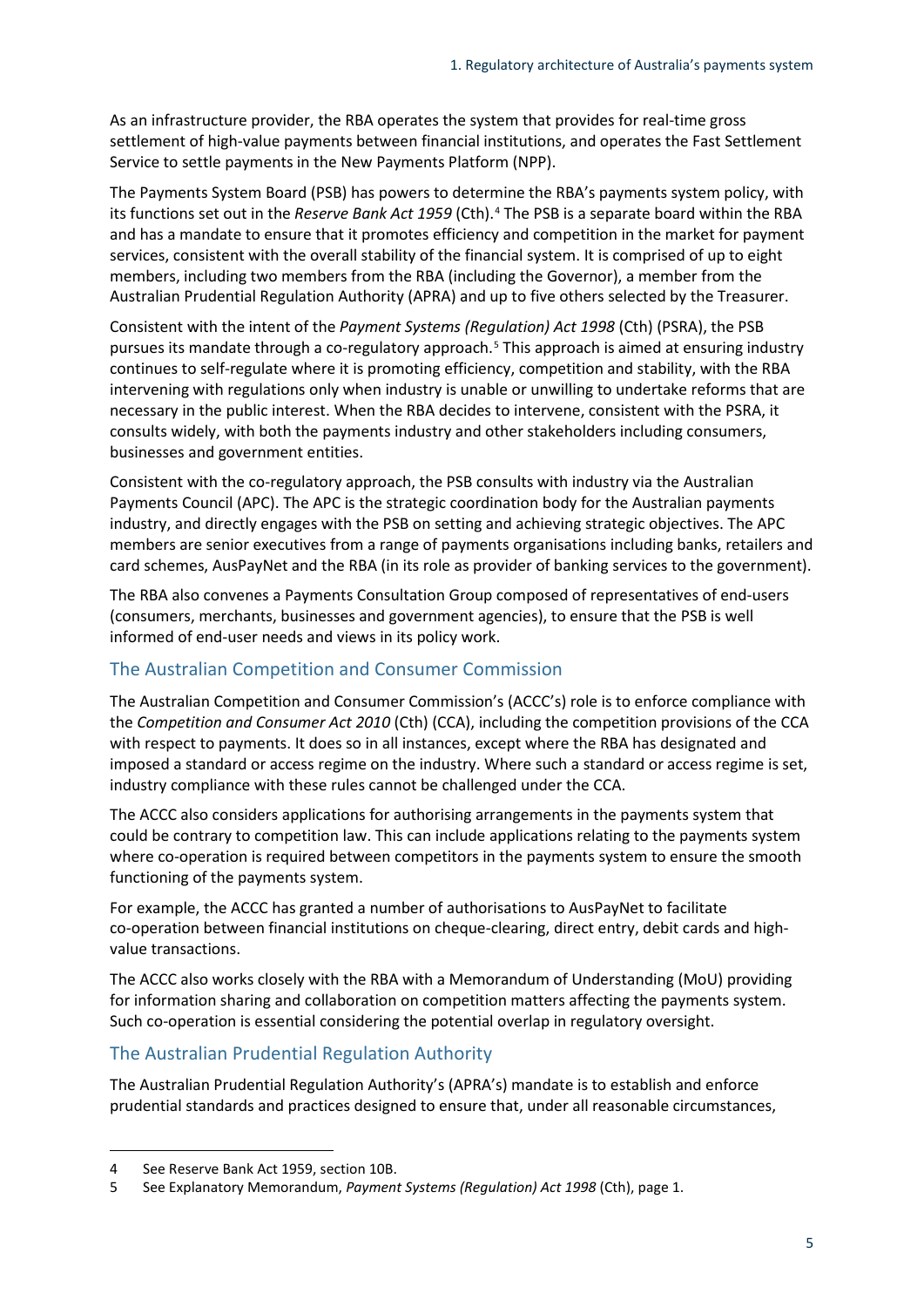financial promises made by institutions that it supervises are met within a stable, efficient and competitive financial system.

Currently, APRA is responsible for authorising and supervising large purchased payment facility (PPF) providers whose facilities are widely available and accepted as a means of payment, and are redeemable for Australian currency on demand by the user.

#### The Australian Securities and Investment Commission

The Australian Securities and Investment Commission (ASIC) administers regulation intended to ensure market integrity and consumer protection across the financial system, including for payment products. The functions of ASIC include the licensing of financial service providers (including non-cash payment facility providers), and oversight of market and clearing and settlement facility licensees.

ASIC also administers the ePayments code, which is currently a voluntary code that applies to consumer electronic payment transactions, including ATM, EFTPOS and credit card transactions, online payments, internet and mobile banking, and BPAY. This code operates alongside other key legal obligations, such as the need to hold an Australian Financial Services licence to provide financial services, as well as other conduct and disclosure requirements that apply to licensees and their representatives.

ASIC works closely with the ACCC on consumer and competition matters, and a MoU between the two regulators guides this relationship and facilities cooperation, inter-agency assistance and the sharing of information as appropriate. ASIC also has MoUs with the RBA and APRA.

#### Australian Transaction Reports and Analysis Centre

As Australia's anti-money laundering and counter-terrorism financing (AML/CTF) regulator, the Australian Transaction Reports and Analysis Centre (AUSTRAC) has powers to regulate designated financial services and impose reporting requirements on entities in the financial system that provide those services. These services cover a wide range of payment activities, and include opening an account and accepting money on deposit, issuing cheques and debit cards, or sending or receiving electronic funds transfers.

Under the AML/CTF legislation, AUSTRAC can pursue a number of legal remedies for breaches of the obligations placed on entities as providers of designated services. These remedies range from infringements, remedial directions and injunctions, to civil penalties or criminal sanctions.

#### Government participation

Under the current regulatory framework, the RBA and other regulators have broad discretion in how they pursue their policy objectives, which are generally set out in legislation. While the government has the power to legislate and modify the framework, it is generally not involved in directing future payment policy directions or prescribing how the regulatory framework is enforced.

Regulation of the payments system is the responsibility of the RBA, other independent regulators, and industry self-regulation. The discretion afforded to independent regulators to determine regulatory arrangements is a feature of the legislative framework set by the government. However, the government has oversight of the operations of regulators through reports submitted to the government (such as the PSB's Annual Report), appearances of the regulators at House and Senate Committees and ad-hoc reviews. Such mechanisms ensure that regulators remain accountable to the government and their mandates. The government also receives advice from the Treasury, on both the operation of the payments system and its regulation.

The government also plays a critical role as a major customer of the payments system. The government makes and receives a large number of payments to and from the Australian community as part of its transfer payment and taxation systems. It is also an active participant in markets and will make and receive payments to and from businesses. Due to its reliance on the Australian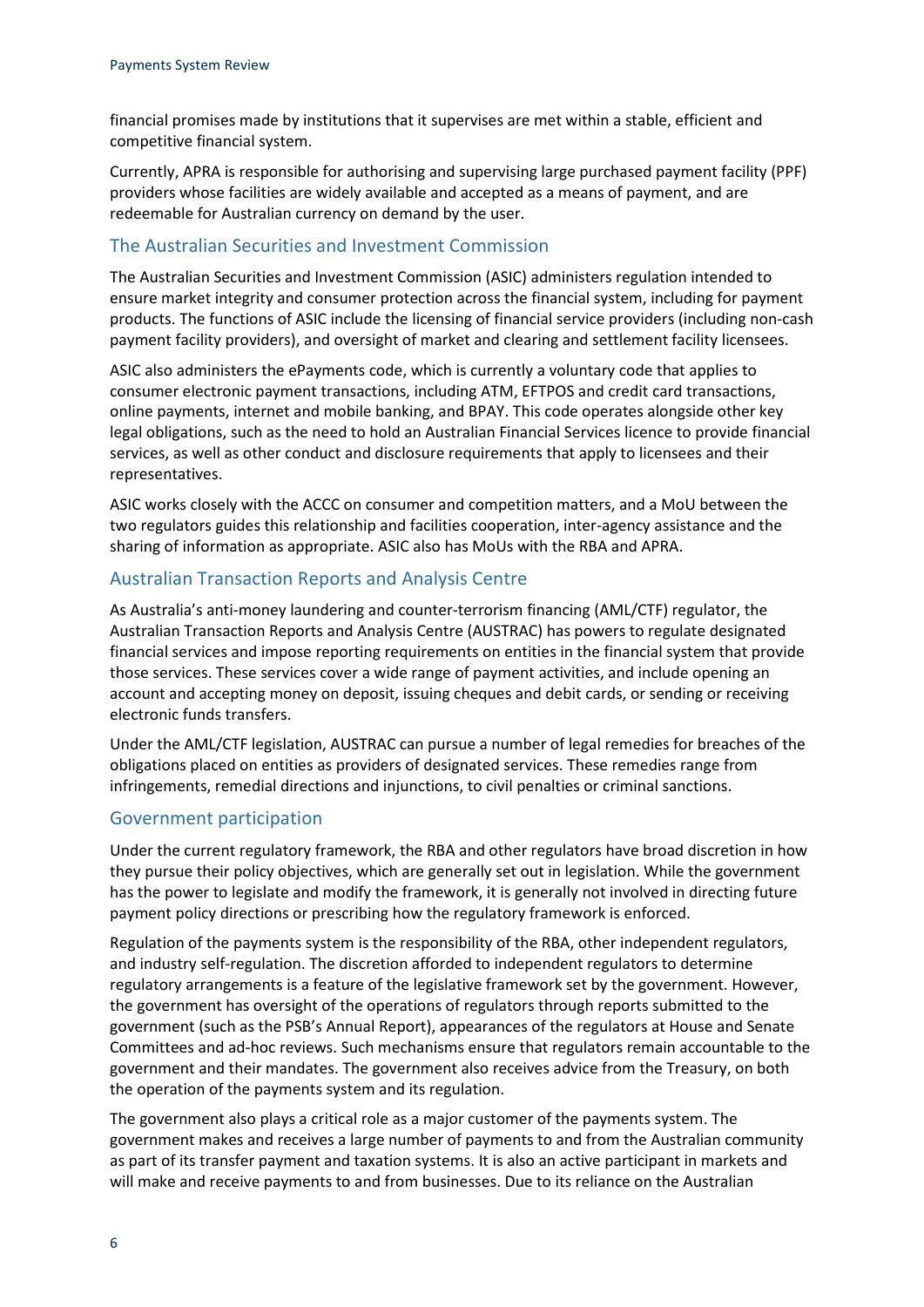payments system, the government has a clear interest in fast, efficient and reliable payments infrastructure to undertake its functions. As a large and influential counterparty in the payments system, the government may be able to influence commercial outcomes, including the type of payment infrastructure that is used to process its payments.

### <span id="page-9-0"></span>A regulatory architecture for the future

Australia's regulatory architecture has served us well, and has supported a number of innovative reforms in recent years that have delivered significant benefits to end-users. The development of dual-network debit cards, contactless payments, digital wallets and the NPP has given businesses, community groups, and governments more options to serve their customers, and has provided greater convenience for consumers.

However, developments in the payments system continue to gather pace and in some cases evolve in an unpredictable manner. These could impact the effectiveness of Australia's regulatory architecture to meet the objectives of a competitive, resilient and efficient payment system. To ensure Australia is well placed to safely leverage the benefits of new technologies, our regulatory architecture must be agile, responsive to technological advances and capable of setting a long-term direction for payments policy in Australia.

The future of Australia's regulatory architecture will need to facilitate effective coordination between regulators, industry and governments, and appropriately balance the management of risk and efficiency in the payments system. It needs to create an environment in which businesses – particularly new entrants – are able to meet regulatory requirements in a straight-forward and streamlined manner, and have the confidence and certainty to invest and develop new forms of payments technologies that are tailored to the needs of end-users.

Most of all, the architecture should place end-users at the heart of regulatory design, by ensuring consumers and businesses benefit from lower transaction costs and enhanced service delivery as they adopt new payment functionalities, leading to greater productivity in the economy as a whole.

#### **Questions**

- 1. Does the regulatory architecture appropriately facilitate the development of an overall vision, strategy and principles for the Australian payments system?
- 2. How should our regulatory architecture be designed in order to balance the management of risk and efficiency in the payment system with the need for effectiveness for end-users?
- 3. What is the appropriate balance between self-regulation, formal regulation and government policy to ensure the payment system continues to work in the best interests of end-users?
- 4. Are there gaps (or duplication) in the current architecture that need addressing to ensure the system continues to work in the best interests of end-users?
- 5. How should the regulatory architecture be designed to best facilitate the coordination of participants and regulators to meet the requirements of end-users?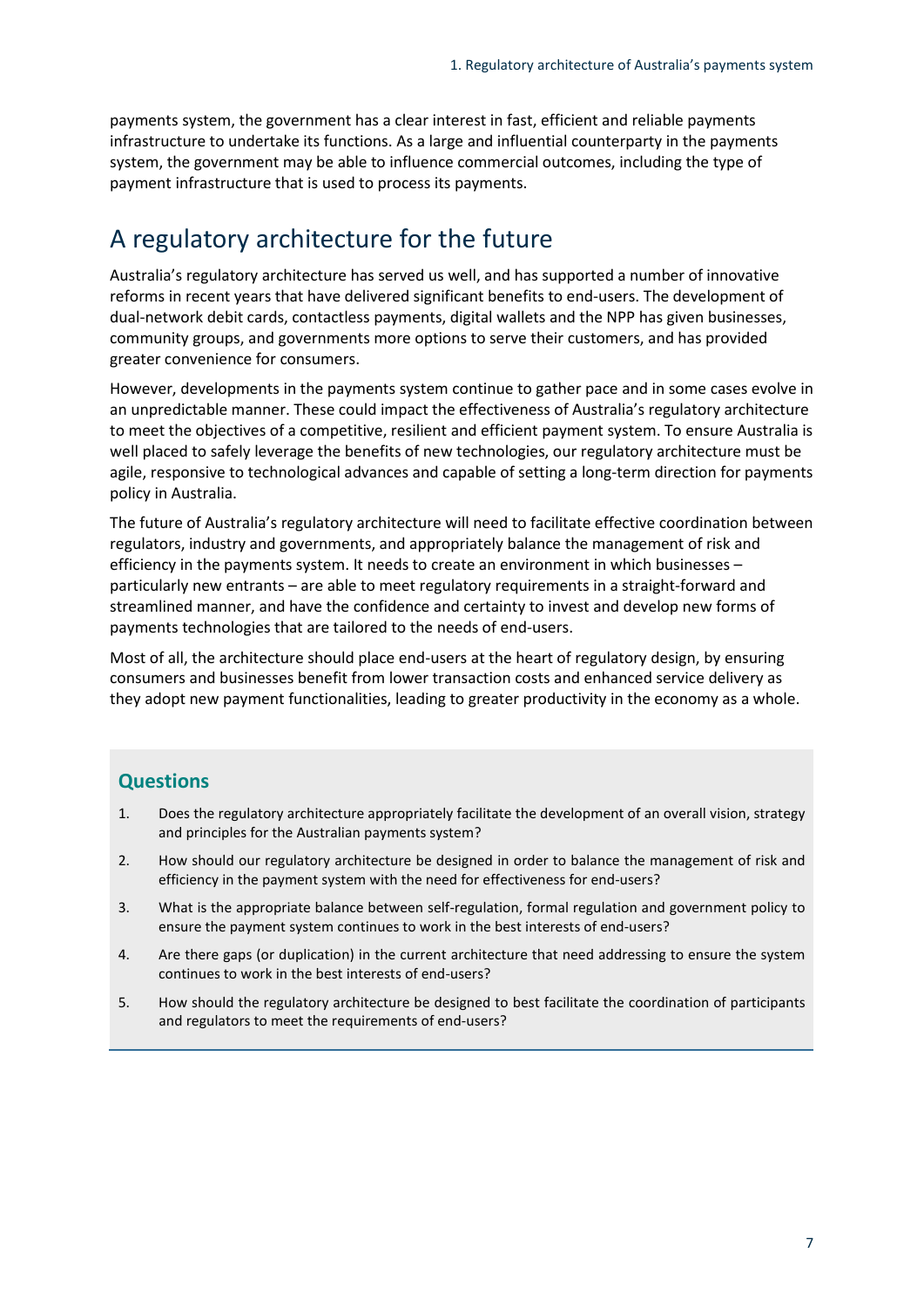# <span id="page-10-0"></span>2. Developments in the payments system

Section 1 outlined Australia's regulatory architecture and the regulatory approaches taken. It sought stakeholder views on the extent to which this architecture and approaches to regulation best serve end-users and take a forward-looking approach to innovations in the system.

In this section, we take stock of some developments and trends in the payments landscape to better understand how the current regulatory architecture is engaging with these changes. This section does not attempt to identify all advancements. Rather, it highlights some examples as case studies and poses general questions on how the architecture has responded to (or hindered) new developments and what steps could be taken to further improve the system.

Finally, this section provides an overview of approaches taken by other jurisdictions to reform their payments system architecture and seeks views on the extent to which Australia could learn from overseas experiences to ensure our system is aligned with international best practice.

### <span id="page-10-1"></span>The evolving landscape

The payments landscape continues to evolve with changes in technology, consumer preferences and new business models. Payment methods have continued to shift from cash and cheques, which were most popular in the 1990s, to cashless methods including debit cards that are widely used today.

These consumer-facing changes have been complemented by significant changes to the way the back-end of the payments landscape is operating. For example, the introduction of fast payments technology such as the NPP is an important new development that will further transform the payments landscape.

The rapid pace of change in part reflects consumers' preference for convenience and is underpinned by widespread awareness of these technologies. For example, the widespread adoption of devices with near-field communication (NFC) technologies has driven growth in contactless payments. As the payments landscape continues evolve, ensuring businesses and consumers remain well informed will be critical for the uptake of new payment technologies.

#### Fast payments technology

Launched in February 2018, the NPP is a fast payments technology that provides end-users real-time, versatile and data-rich payments on a 24/7 basis. The NPP has been the result of industrygovernment collaboration and reflects the RBA's approach of working with industry to deliver innovative products in the public interest. The NPP utilises infrastructure provided by the RBA and the networks of Australia's banks to provide safe, data-rich payments that are settled in real-time. The NPP supports the independent development of innovative 'overlay' services for end-users in addition to the current offering.<sup>[6](#page-10-2)</sup>

As a key source of current and future innovation, the NPP has the potential to transform the way consumers and businesses make and receive payments, and enable governments to better respond to emergencies such as natural disasters, by sending money quickly to recipients in a seamless way.

Future growth and innovation of the NPP requires rollout of functionality, and continued investment by industry will enhance capability of the NPP and provide new payments possibilities to end-users.

The NPP is an example of the continuously evolving nature of the payments landscape that incorporates new infrastructures offering greater speed and convenience. Such innovations are likely

<span id="page-10-2"></span><sup>6</sup> Osko®, the first overlay service for the NPP was introduced by BPAY in February 2018.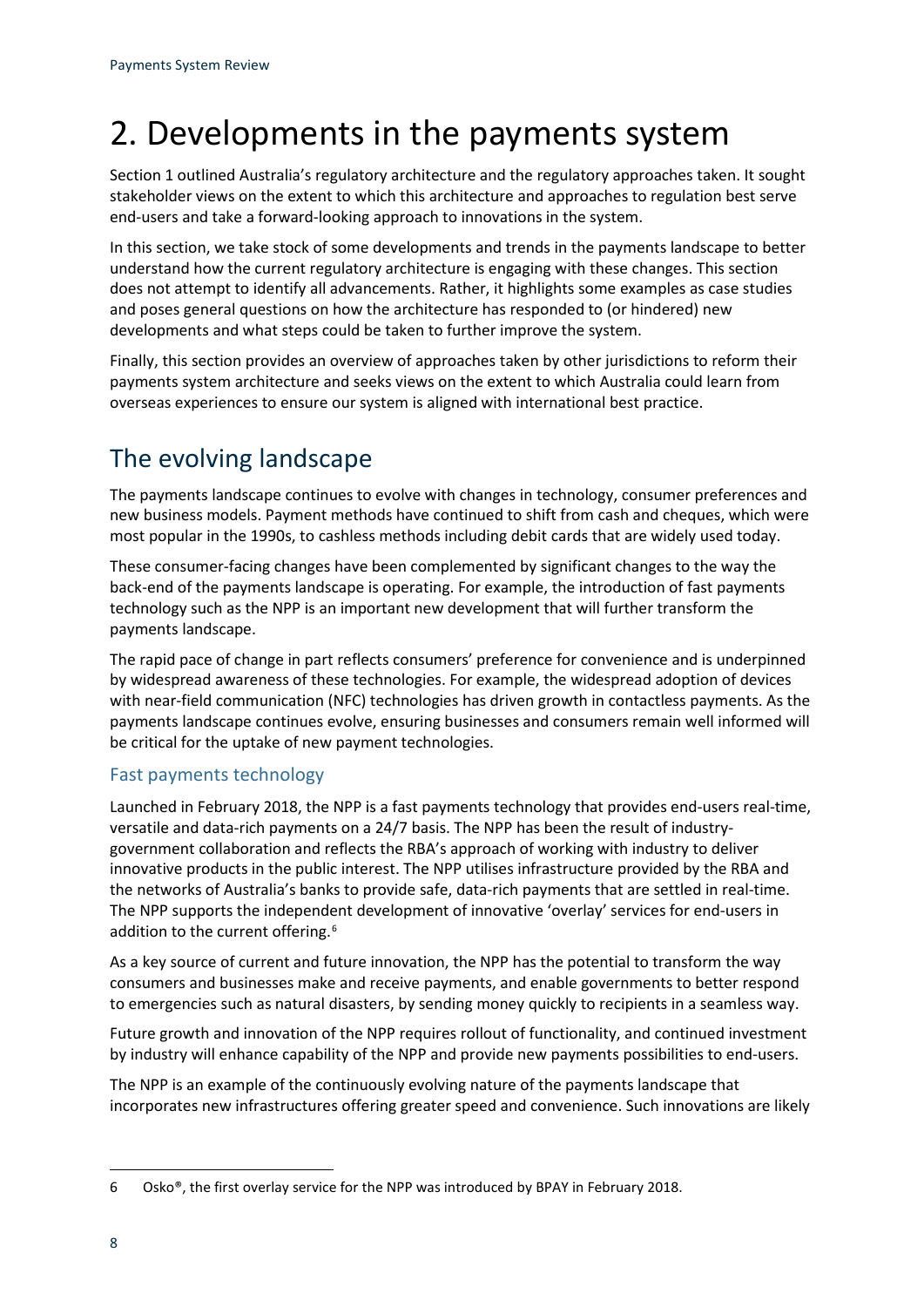to continue over time, and the regulatory architecture needs to ensure it can drive innovations in the system to support productivity enhancements that best serve end-users.

#### Buy-now pay-later

Buy-now pay-later (BNPL) arrangements offer an alternative to traditional credit by allowing consumers to buy and receive goods and services immediately from a merchant, and repay a BNPL provider over time. BNPL providers generally charge merchants a fee when consumers use a BNPL arrangement. BNPL providers may also charge consumers fees to use the arrangement, as well as late or missed payment fees. BNPL arrangements are available in-store, online, and sometimes through door-to-door sales.

The BNPL industry has experienced rapid expansion both domestically and abroad over recent years. In its recent report, ASIC noted that the number of BNPL transactions has increased by 90 per cent from around 17 million in 2017-18 to 32 million in 2018-19. [7](#page-11-0) BNPL adoption is expected to continue as consumer habits change and traditional credit products such as credit cards decline in popularity.<sup>[8](#page-11-1)</sup>

BNPL arrangements operate on top of or in conjunction with existing payment systems but can also be used at the point of sale. This has led to questions as to whether such arrangements constitute a payment system, and the RBA in its ongoing review of retail payments regulation is examining the 'no-surcharge' rule imposed on merchants by some BNPL providers.<sup>[9](#page-11-2)</sup>

Regulation internationally has also developed in response to the growth of BNPL. In the UK, the Financial Conduct Authority released additional guidance on BNPL practices last year, including disallowing backdated interest and encouraging greater transparency, such as prompting consumers before interest is going to be levied. However, in countries such as the USA, there is little-to-no regulation of BNPL.

The emergence of the BNPL industry has raised questions as to whether the regulatory architecture is flexible and adaptable to determine whether new innovations such as BNPL are payment systems, and if so, how the regulatory framework should regulate new forms of payment.

#### Stablecoins and cryptocurrencies

l

The term 'cryptocurrency' is generally used to describe a digital asset in which encryption techniques are used to regulate the generation of additional units and verify transactions on a blockchain. Early examples of cryptocurrencies such as Bitcoin generally operated independently of a central bank, central authority or government. Stablecoins are an attempt to address the high volatility of 'traditional' crypto-assets by tying the stablecoin's value to one or more other assets, such as sovereign currencies.

The International Monetary Fund, Financial Action Task Force and the Financial Stability Board are developing advice on stablecoins to improve coordination and oversight by domestic authorities at an international level. On a domestic level, the RBA and the Treasury have conducted reviews relating to cryptocurrencies more generally. The RBA has released an evaluation of Retail Central

<span id="page-11-0"></span><sup>7</sup> ASIC, 'REP 672 – Buy now pay later: An industry update' (November 2020), available at: [<https://asic.gov.au/regulatory-resources/find-a-document/reports/rep-672-buy-now-pay-later-an](https://asic.gov.au/regulatory-resources/find-a-document/reports/rep-672-buy-now-pay-later-an-industry-update/)[industry-update/>](https://asic.gov.au/regulatory-resources/find-a-document/reports/rep-672-buy-now-pay-later-an-industry-update/).

<span id="page-11-1"></span><sup>8</sup> Ibisworld, 'Buy-now-pay-later a new retail dynamic has everyone's attention' (13 July 2020), available at: [<https://www.ibisworld.com/industry-insider/press-releases/buy-now-pay-later-a-new-retail-dynamic](https://www.ibisworld.com/industry-insider/press-releases/buy-now-pay-later-a-new-retail-dynamic-has-everyone-s-attention/)[has-everyone-s-attention/>](https://www.ibisworld.com/industry-insider/press-releases/buy-now-pay-later-a-new-retail-dynamic-has-everyone-s-attention/).

<span id="page-11-2"></span><sup>9</sup> RBA, 'Review of Retail Payments Regulation – Issues Paper' (2019), available at: [<https://www.rba.gov.au/payments-and-infrastructure/review-of-retail-payments-regulation/>](https://www.rba.gov.au/payments-and-infrastructure/review-of-retail-payments-regulation/).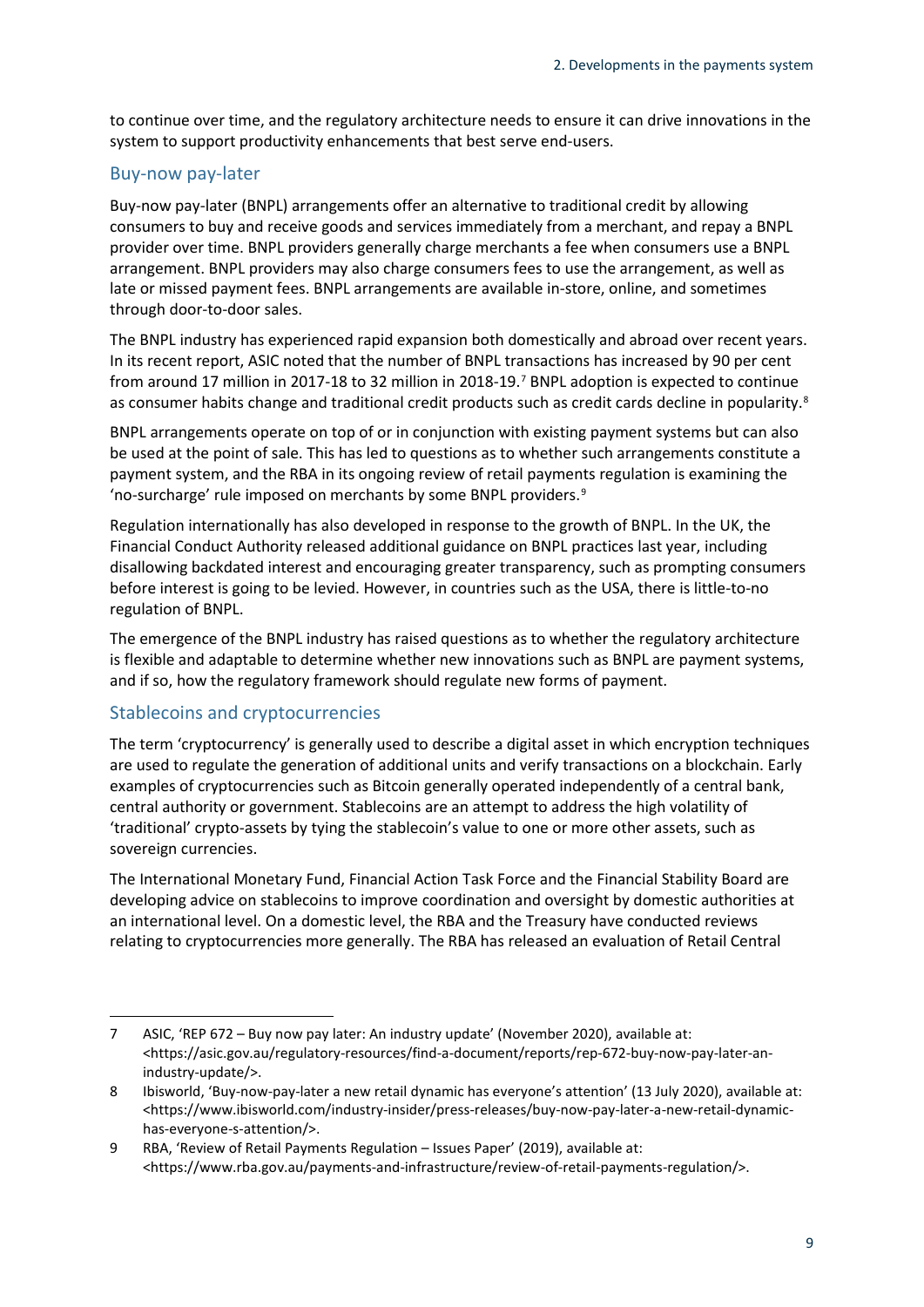Bank Digital Currencies (CBDCs) and the Treasury released an Issues Paper on Initial Coin Offerings in 2019.[10](#page-12-0)

Industry feedback through these reviews indicate a lack of clarity in the system on whether crypto-assets are governed as 'financial products' and therefore subject to ASIC regulation, or are other products that fall under general consumer protection laws governed by the ACCC.

#### Cross-border payments

With the growth of online shopping and the global reach of business services, cross-border payments have grown in importance for consumers, businesses and investors. While this trend is expected to grow, cross-border payments are typically slower, more costly and more opaque compared with domestic payments, and are subject to inconsistent and complex rules.<sup>[11](#page-12-1)</sup>

The regulation of cross-border retail payments in Australia is shared among several regulators. AUSTRAC is responsible for ensuring compliance with the AML/CTF Act. The RBA, in addition to its regulation of domestic payment systems, also supervises the marketplace for cross-border payments. The ACCC maintains a competition focus on the market and also observes consumer outcomes.

A 2019 report by the ACCC into Australia's foreign currency conversion services found that a confluence of factors led to Australians facing high costs when remitting money abroad.<sup>[12](#page-12-2)</sup> These factors included a lack of price transparency, consumer inertia and a lack of strong competitive forces in the industry. The ACCC also identified regulatory requirements such as due diligence and AML/CTF requirements as potential barriers to new entrants and recommended action to assist firms meeting such requirements.

In October this year, the G20 committed to a roadmap to enhance cross-border payments. The roadmap addresses the key challenges often faced by cross-border payments and the frictions in existing processes that contribute to these challenges.<sup>[13](#page-12-3)</sup>

Some of these challenges arise from technological change in the use of data, with increasingly sophisticated data standards being adopted internationally to better facilitate data-rich payments and ensure standardisation across countries to make seamless cross-border payments. The RBA is currently undertaking work with industry on ISO 20022 standardisation in Australia and these developments demonstrate the growing importance of data and technology in payments, and the need for agile regulatory frameworks and flexible systems to harness their benefits.<sup>[14](#page-12-4)</sup>

#### Digital wallets and stored-value facilities

Over recent years technology companies have partnered with Australian banks and other financial institutions to offer payment services through digital wallets. While these services are focussed on

<span id="page-12-0"></span><sup>10</sup> RBA, 'Retail Central Bank Digital Currency: Design Considerations, Rationales and Implications' (17 September 2020), available at: [<https://www.rba.gov.au/publications/bulletin/2020/sep/retail](https://www.rba.gov.au/publications/bulletin/2020/sep/retail-central-bank-digital-currency-design-considerations-rationales-and-implications.html)[central-bank-digital-currency-design-considerations-rationales-and-implications.html>](https://www.rba.gov.au/publications/bulletin/2020/sep/retail-central-bank-digital-currency-design-considerations-rationales-and-implications.html).

<span id="page-12-1"></span><sup>11</sup> Financial Stability Board, 'Enhancing Cross-border Payments - Stage 1 report to the G20' (9 April 2020), available at: [<https://www.fsb.org/2020/04/enhancing-cross-border-payments-stage-1-report-to-the](https://www.fsb.org/2020/04/enhancing-cross-border-payments-stage-1-report-to-the-g20/)[g20/>](https://www.fsb.org/2020/04/enhancing-cross-border-payments-stage-1-report-to-the-g20/).

<span id="page-12-2"></span><sup>12</sup> ACCC, 'Foreign currency conversion services inquiry: Final report' (July 2019), available at: [<https://www.accc.gov.au/publications/foreign-currency-conversion-services-inquiry-final-report>](https://www.accc.gov.au/publications/foreign-currency-conversion-services-inquiry-final-report).

<span id="page-12-3"></span><sup>13</sup> See Financial Stability Board, 'Enhancing Cross-border Payments: Stage 3 roadmap' (2020), available at: [<https://www.fsb.org/2020/10/enhancing-cross-border-payments-stage-3-roadmap/>](https://www.fsb.org/2020/10/enhancing-cross-border-payments-stage-3-roadmap/).

<span id="page-12-4"></span><sup>14</sup> RBA and the Australian Payments Council, 'ISO 20022 Migration for the Australian Payments System – Conclusions Paper' (February 2020), available at: [<https://www.rba.gov.au/publications/consultations/202002-iso-20022-migration-for-the-australian](https://www.rba.gov.au/publications/consultations/202002-iso-20022-migration-for-the-australian-payments-system/pdf/iso-20022-migration-for-the-australian-payments-system-conclusions-paper.pdf)[payments-system/pdf/iso-20022-migration-for-the-australian-payments-system-conclusions-paper.pdf>](https://www.rba.gov.au/publications/consultations/202002-iso-20022-migration-for-the-australian-payments-system/pdf/iso-20022-migration-for-the-australian-payments-system-conclusions-paper.pdf).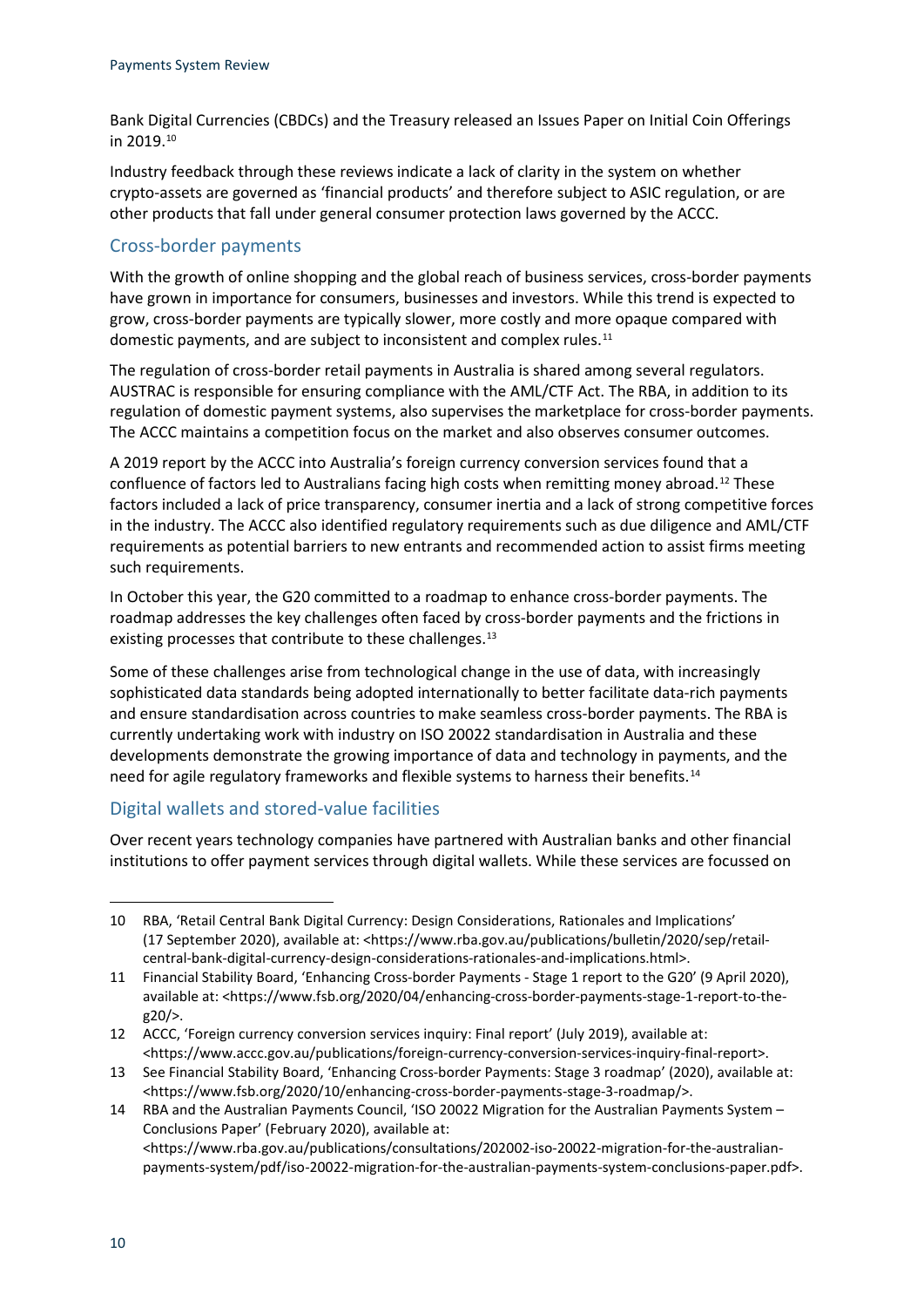convenient payment solutions, they are largely based on existing payment methods and simply link a credit or debit card to proprietary software to channel payments.

In the future, with changing technology and regulatory reforms to the way stored-value facilities are regulated, it is possible that digital wallets can provide their own payments infrastructure so that consumers can store funds in them like traditional bank accounts. This second, more developed use of digital wallets is popular in countries such as China where providers allow for end-to-end payments services, offering consumers another way of making electronic payments without the need for a card or a bank account.

The government announced in the 2020-21 Budget changes to the way digital wallets would be regulated based on a Council of Financial Regulators (CFR) report on Stored-value Facilities to ensure regulations are graduated to the types of industry players and the risks they pose to the system.[15](#page-13-0) In light of these reforms, the regulatory architecture considerations which arise specifically from digital wallets will not be considered in this review, and they are noted here only to provide a clearer picture of the evolving landscape.

#### Consumer Data Right and Open Banking

The Consumer Data Right (CDR) gives customers the right to safely share data held by businesses in the sectors where it is applied with accredited, trusted third parties of their choice.

The CDR could have a significant impact on innovation in the payments landscape by allowing the authorisation of third parties to give payment instructions and move consumers' money between accounts. This could see more entrants into the market providing innovative payments services.

While the CDR will not directly change the infrastructure supporting payment systems or its associated regulation, it could have a significant impact on the technology and related services that consumers use when making payments.

#### **Questions**

- 6. What are the required features of a future regulatory architecture to ensure it is well-placed to meet the needs of end-users in relation to emerging innovations in the payments system such as those discussed above? Are changes needed to existing structures, roles and mandates involved in the governance of the system?
- 7. What regulatory architecture is needed to provide support and clarity for businesses particularly new entrants – to invest and innovate in our payments system?
- 8. How can the regulatory architecture enable participants in the payments system to make better use of data to improve cross-border payments and other payments that benefit end-users?
- 9. Given rapid changes to the system, what need is there for education for end-users (including consumers and businesses) about payments and who should provide that education?

<span id="page-13-0"></span><sup>15</sup> See Council of Financial Regulators, 'Regulation of Stored-value Facilities in Australia: Conclusions of a Review by the CFR' (November 2020), available at: [<https://www.cfr.gov.au/publications/policy](https://www.cfr.gov.au/publications/policy-statements-and-other-reports/2020/regulation-of-stored-value-facilities-in-australia/)[statements-and-other-reports/2020/regulation-of-stored-value-facilities-in-australia/>](https://www.cfr.gov.au/publications/policy-statements-and-other-reports/2020/regulation-of-stored-value-facilities-in-australia/).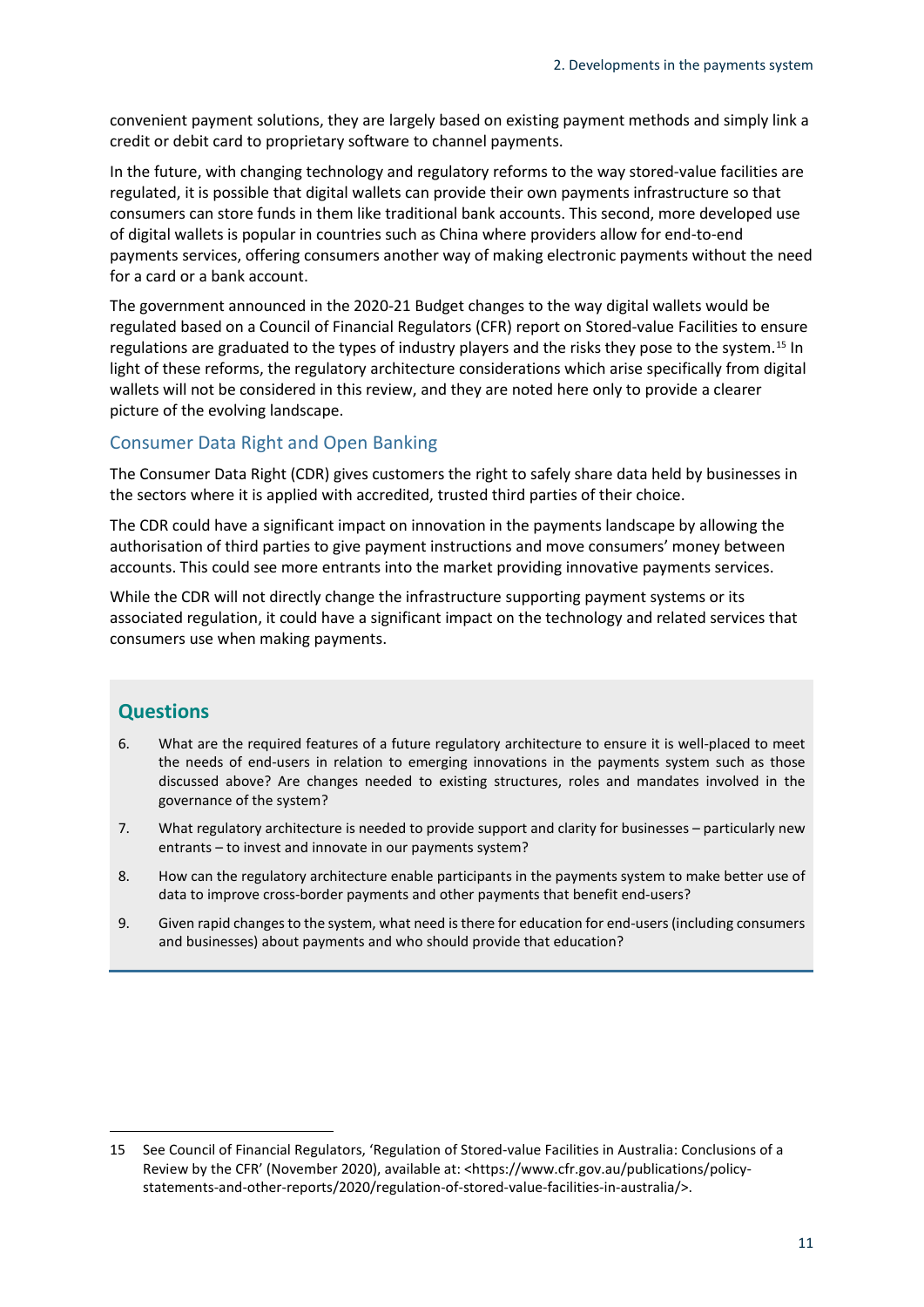### <span id="page-14-0"></span>International comparisons

Several countries have made recent changes to their regulatory architecture and frameworks to support innovation, with the UK, Singapore and New Zealand briefly described below.

In 2013 the UK government published a consultation, which proposed a new, competition-focused, utility-style regulator for retail payment systems in the UK. In 2015, this regulator was established as the Payment Systems Regulator (PSR). The PSR is independent, funded by the industry and accountable to Parliament. Its statutory objectives are promoting business and consumer interests, competition, and innovation of payment infrastructure.

The Monetary Authority of Singapore (MAS) was established as a statutory board under the Monetary Authority of Singapore Act in 1970. As part of its mission, MAS oversees the payments system to ensure its overall safety, efficiency and development. [16](#page-14-1) MAS updated the payment regulatory framework in 2018 to better encourage innovative businesses and products.

Payments NZ Limited (PNZ) was established in 2010 and assumed responsibility from the New Zealand Bankers' Association (NZBA) for managing payments system rules relating to the clearing and settlement of payments. PNZ was established as an industry self-regulatory body to ensure that there are objective and publicly-disclosed criteria for participation in clearing and settlement systems. An objective of this was to allow non-bank institutions to participate directly in the payments system rather than through agency relationships.

#### **Questions**

- 10. How does Australia's regulatory architecture compare with that of other jurisdictions, particularly as it relates to the encouragement of innovation and competition?
- 11. Are there are lessons from international experiences that can improve Australia's regulatory architecture to ensure it responds effectively to new developments in the future for the benefit of end-users?

<span id="page-14-1"></span><sup>&</sup>lt;sup>16</sup> MAS is Singapore's central bank. Beyond the regulation of payments, it conducts monetary policy, issues currency, and manages the foreign reserves. It also regulates the banking, insurance, securities and the financial sector in general.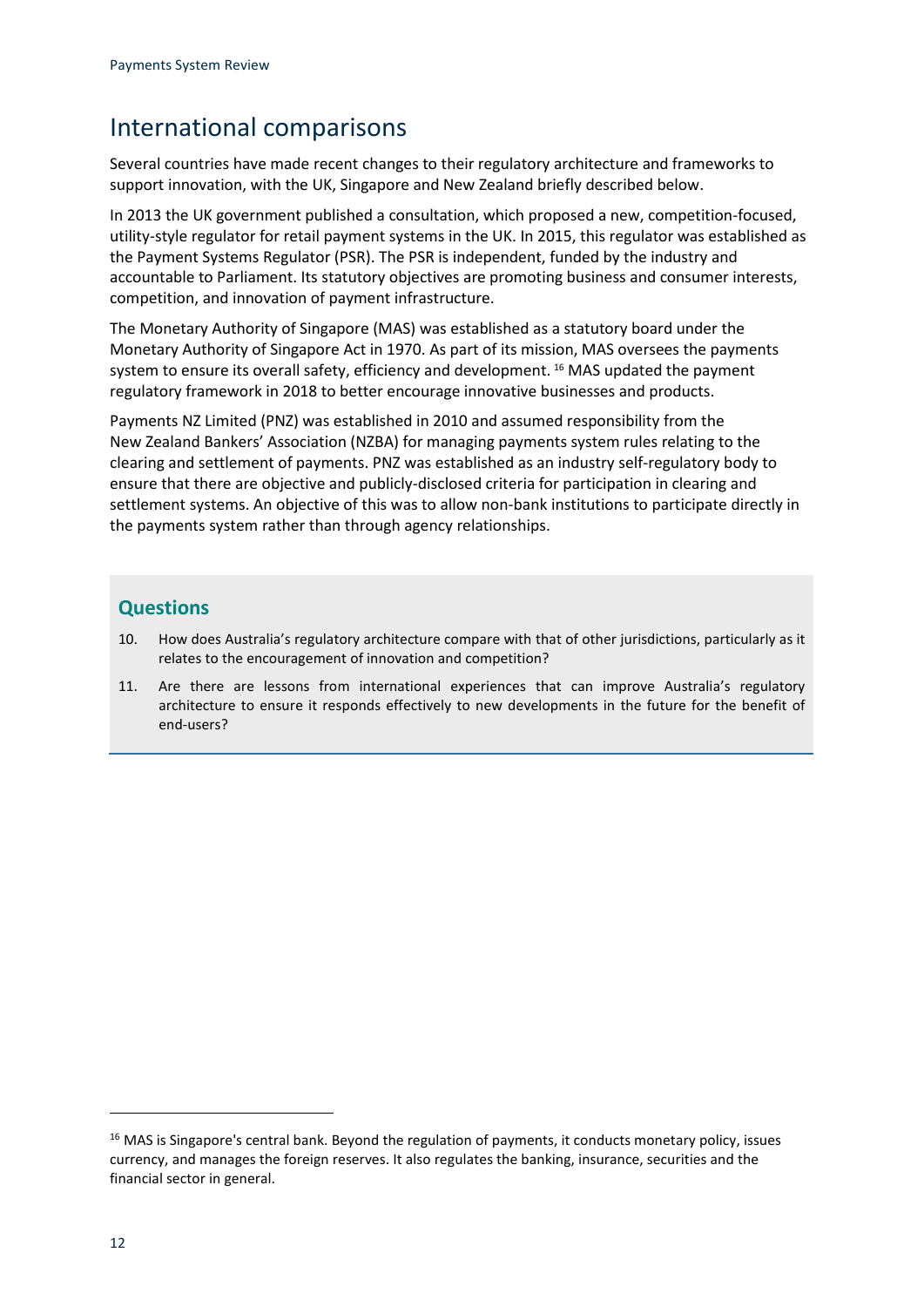# <span id="page-15-0"></span>Annex I

### <span id="page-15-1"></span>List of consultation questions

- 1. Does the regulatory architecture appropriately facilitate the development of an overall vision, strategy and principles for the Australian payments system?
- 2. How should our regulatory architecture be designed in order to balance the management of risk and efficiency in the payment system with the need for effectiveness for end-users?
- 3. What is the appropriate balance between self-regulation, formal regulation and government policy to ensure the payment system continues to work in the best interests of end-users?
- 4. Are there gaps (or duplication) in the current architecture that need addressing to ensure the system continues to work in the best interests of end-users?
- 5. How should the regulatory architecture be designed to best facilitate the coordination of participants and regulators to meet the requirements of end-users?
- 6. What are the required features of a future regulatory architecture to ensure it is well-placed to meet the needs of end-users in relation to emerging innovations in the payments system such as those discussed above? Are changes needed to existing structures, roles and mandates involved in the governance of the system?
- 7. What regulatory architecture is needed to provide support and clarity for businesses particularly new entrants – to invest and innovate in our payments system?
- 8. How can the regulatory architecture enable participants in the payments system to make better use of data to improve cross-border payments and other payments that benefit endusers?
- 9. Given rapid changes to the system, what need is there for education for end-users (including consumers and businesses) about payments and who should provide that education?
- 10. How does Australia's regulatory architecture compare with that of other jurisdictions, particularly as it relates to the encouragement of innovation and competition?
- 11. Are there are lessons from international experiences that can improve Australia's regulatory architecture to ensure it responds effectively to new developments in the future for the benefit of end-users?